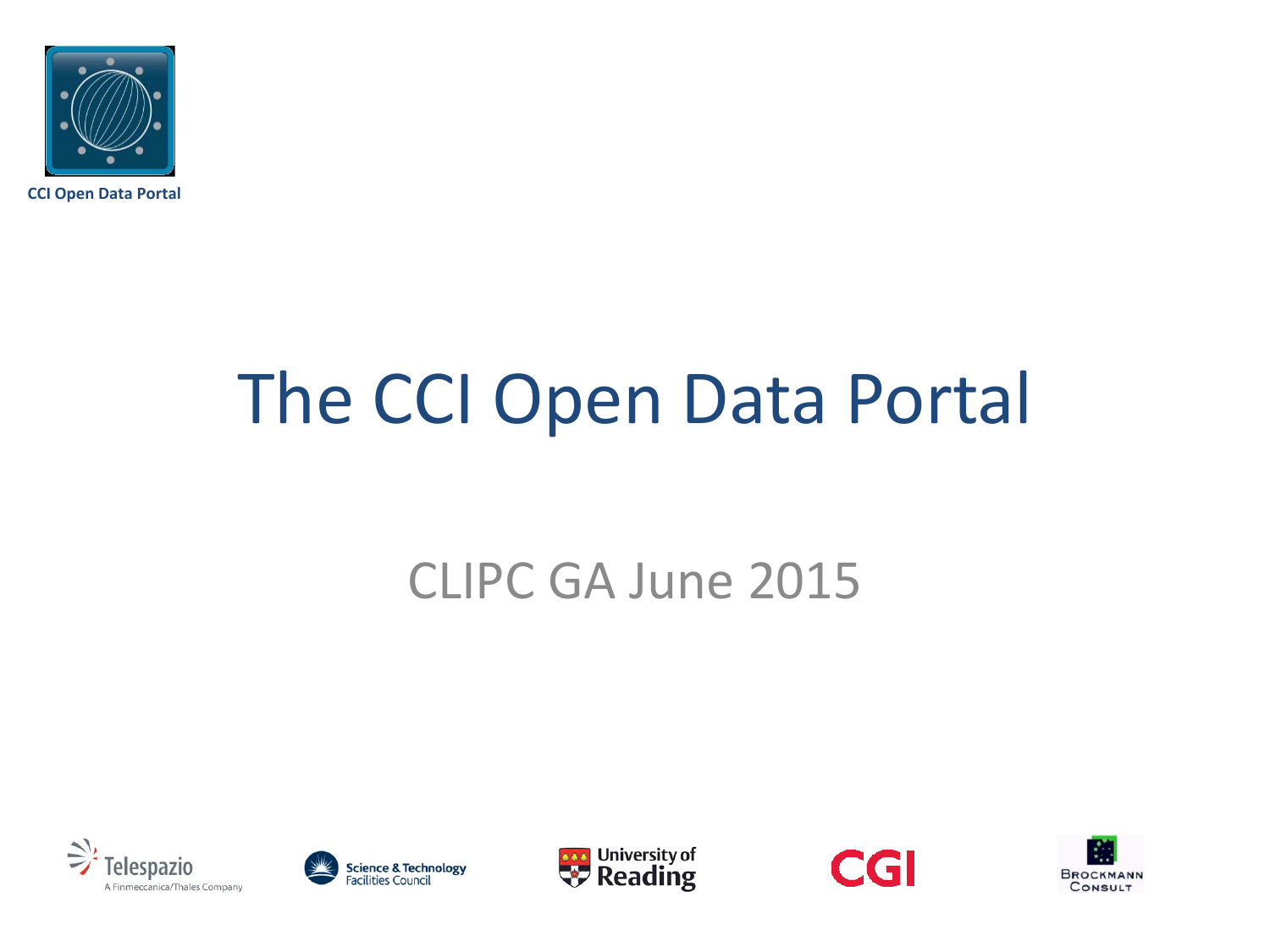

### CCI ECVs

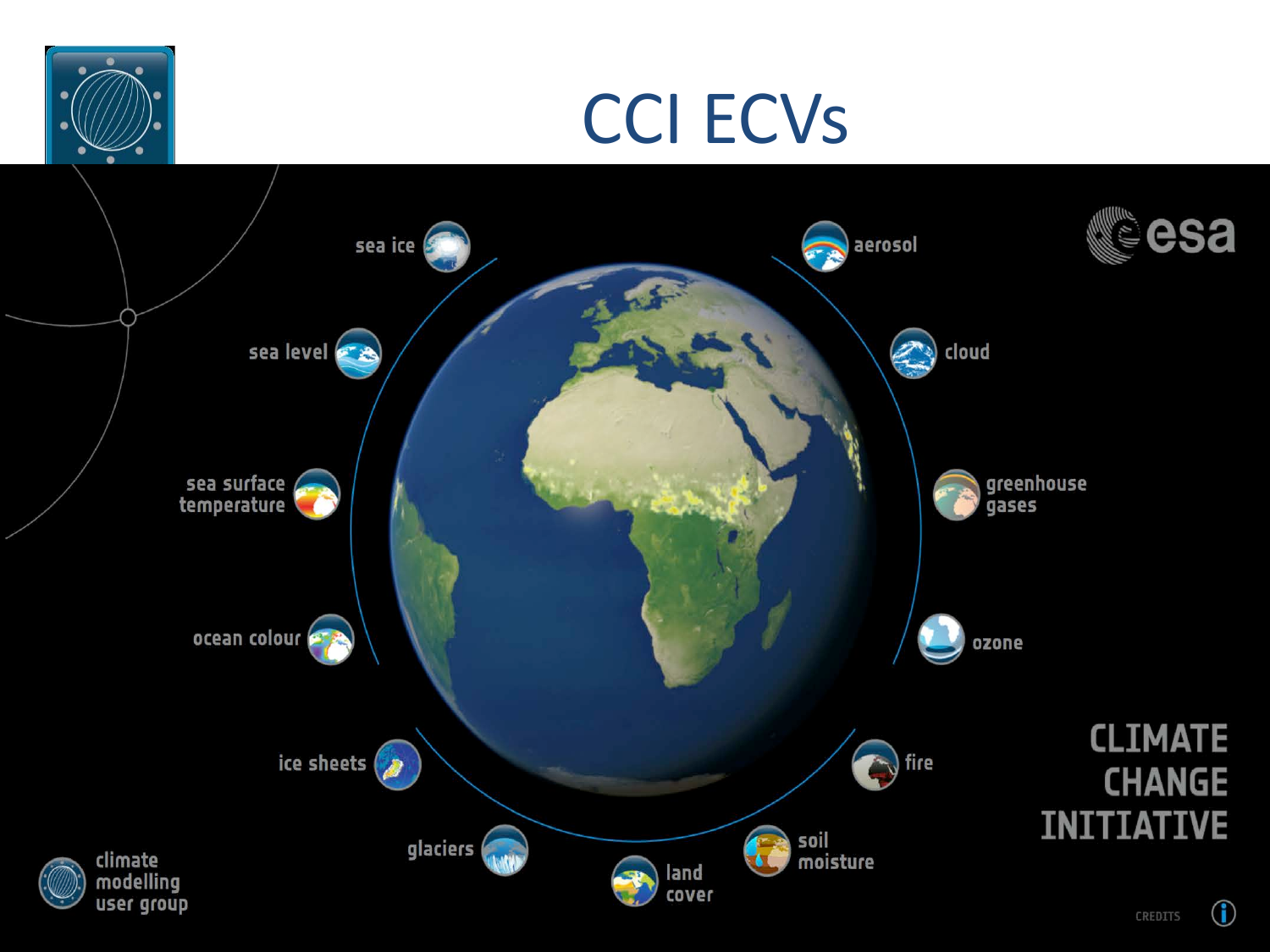

# Implemented by the CCI

#### **CCI Open Data Portal**

| <b>Atmosphere</b>                       | <b>Ocean</b>                           | Terrestrial                  |
|-----------------------------------------|----------------------------------------|------------------------------|
| <b>Composition</b>                      | <b>Surface</b>                         |                              |
| <b>Aerosols Properties</b>              | <b>Sea Surface Temperature</b>         | <b>Land Cover</b>            |
| <b>Carbon Dioxide &amp; Methane</b>     | Sea Level                              | <b>Fire Disturbance</b>      |
| <b>Ozone</b>                            | Sea Ice                                | <b>Soil Moisture</b>         |
| <b>Long-Lived GHGs</b>                  | <b>Ocean Color</b>                     | <b>Glacier and Ice Caps</b>  |
| <b>Precursors (for Aerosols and O3)</b> | <b>Sea State</b>                       | <b>Ice Sheets</b>            |
| <b>Upper Air</b>                        | <b>Current</b>                         | <b>Snow Cover</b>            |
| <b>Cloud Properties</b>                 | <b>Sea Surface Salinity</b>            | <b>Albedo</b>                |
| <b>Temperature</b>                      | <b>Carbon Dioxide Partial Pressure</b> | <b>Leaf Area Index (LAI)</b> |
| <b>Water Vapor</b>                      | Phytoplankton                          | (FAPAR)                      |
| <b>Wind Speed and Direction</b>         | <b>Ocean Acidity</b>                   | Lakes                        |
| <b>Earth Radiation Budget</b>           | <b>Sub Surface</b>                     | <b>Above Ground Biomass</b>  |
| <b>Surface</b>                          | Carbon                                 | <b>Permafrost</b>            |
| <b>Surface Air Pressure</b>             | <b>Current</b>                         | <b>Ground Water</b>          |
| <b>Surface Air Temperature</b>          | <b>Nutrients</b>                       | <b>River Discharge</b>       |
| <b>Surface Precipitation</b>            | <b>Ocean Acidity</b>                   | <b>Soil Carbon</b>           |
| <b>Surface Radiation Budget</b>         | <b>Oxygen</b>                          |                              |
| <b>Water Vapour (Surface humidity)</b>  | <b>Salinity</b>                        |                              |
| <b>Near-Surface Wind Speed, Dir</b>     | <b>Temperature</b>                     |                              |
|                                         | <b>Tracers</b>                         |                              |
|                                         | <b>Global Ocean Heat Content</b>       |                              |

 $\sum_{i}$ 

**CCI Scope** 

**Started in CCI**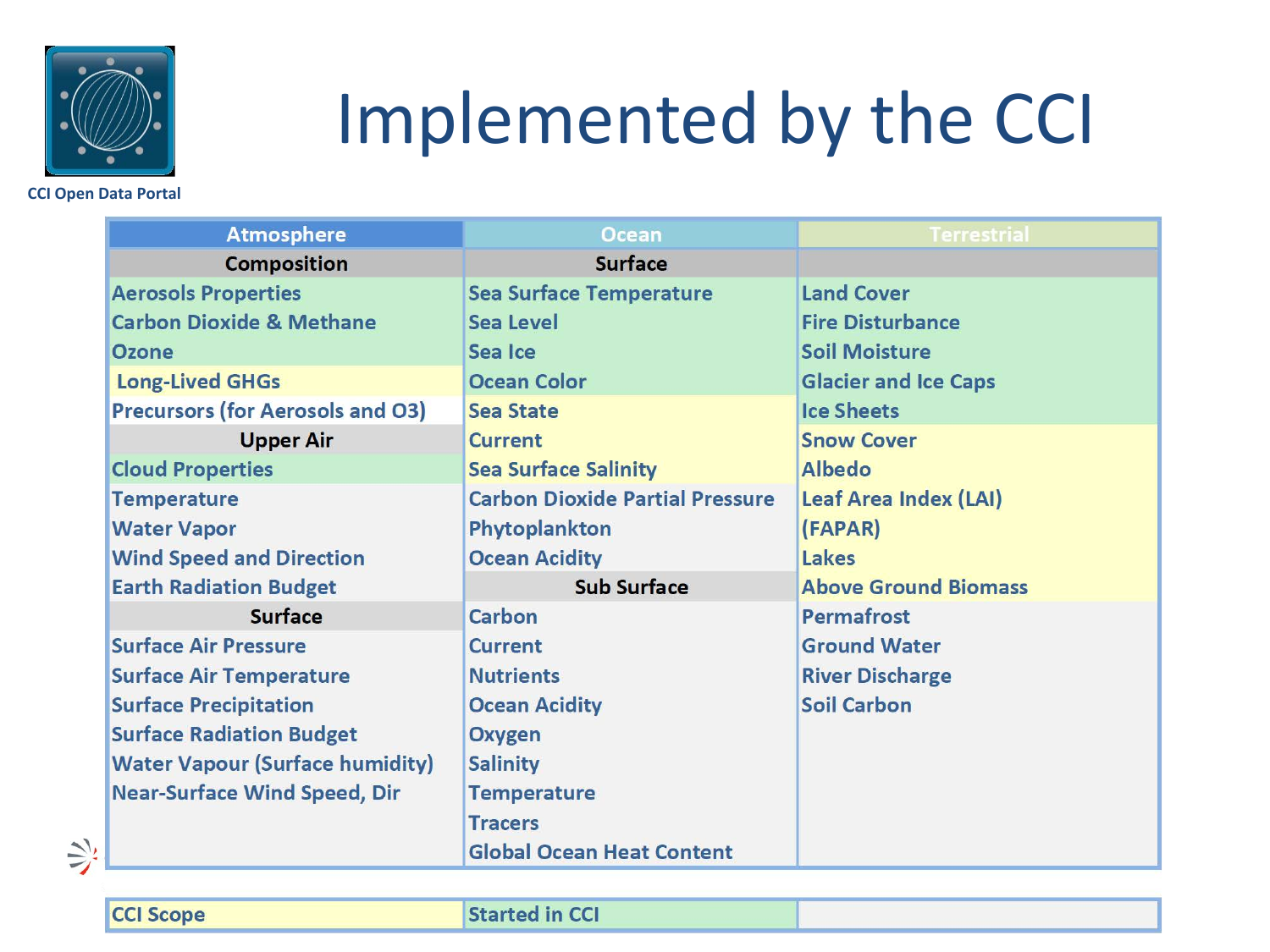

## CCI Products Time Coverage Phase 2

**CCI Open Data Portal**

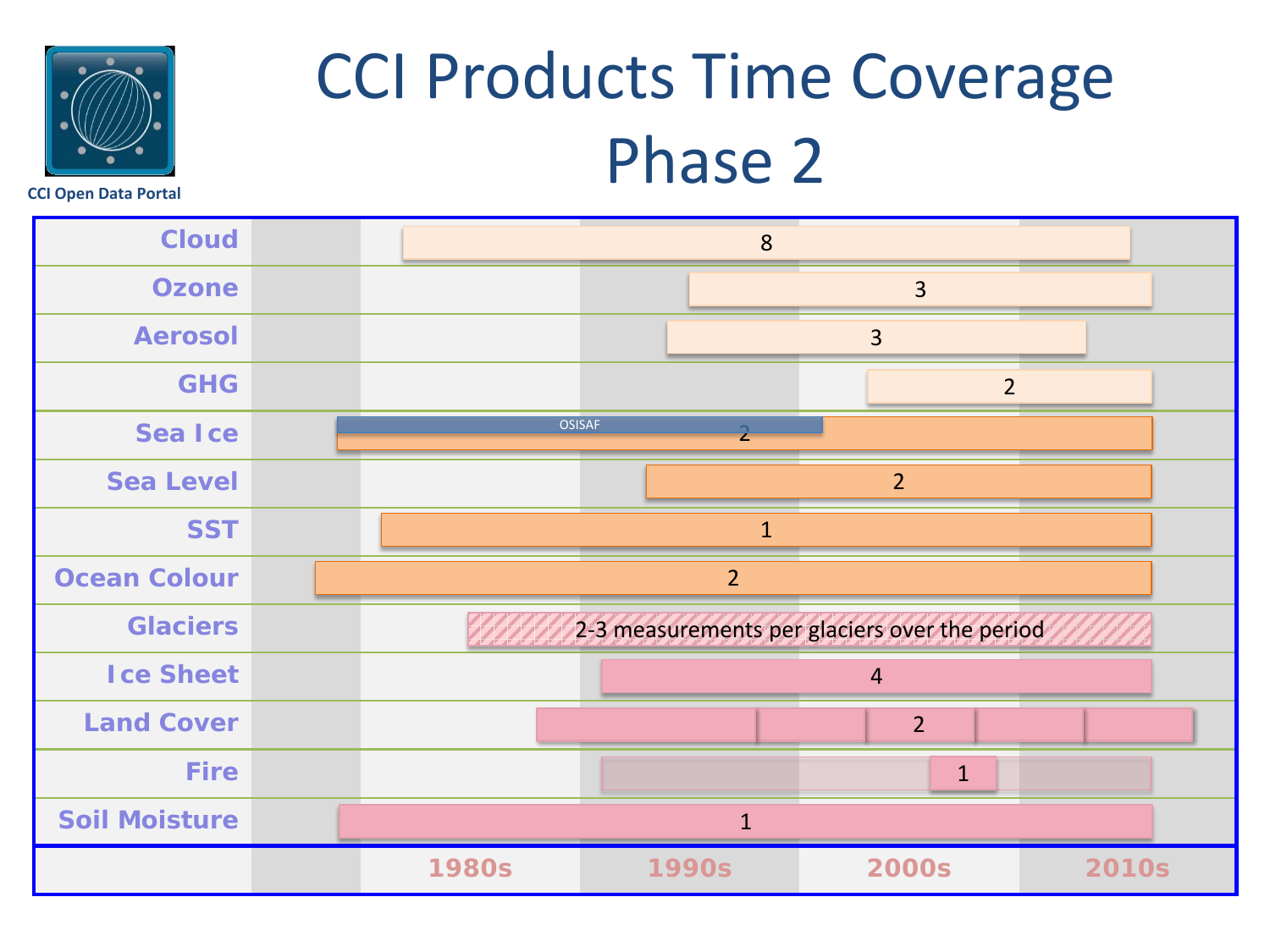

# CCI Portal and Tool Box

#### The CCI portal project kicked off May 2015:

- To be an uncomplicated web-based interface acting as the single dedicated point-of-access for all CCI data products and for all ESA Climate Change enquiries
- To incorporate search and data discovery tools for CCI data products and to facilitate efficient and expedient data access, including multiple ECV download
- To perform a central coordinating role by providing a comprehensive depository for information on the CCI and also housing a user forum for queries / discussion / feedback
- To interoperate with the Earth System Grid Federation (ESGF) as a services layer and to be based on Open Source to allow adaption and evolution (Obs4MIPS)
- To act as the physical host for a CCI toolbox dedicated to the discovery, interrogation and analysis of CCI data products









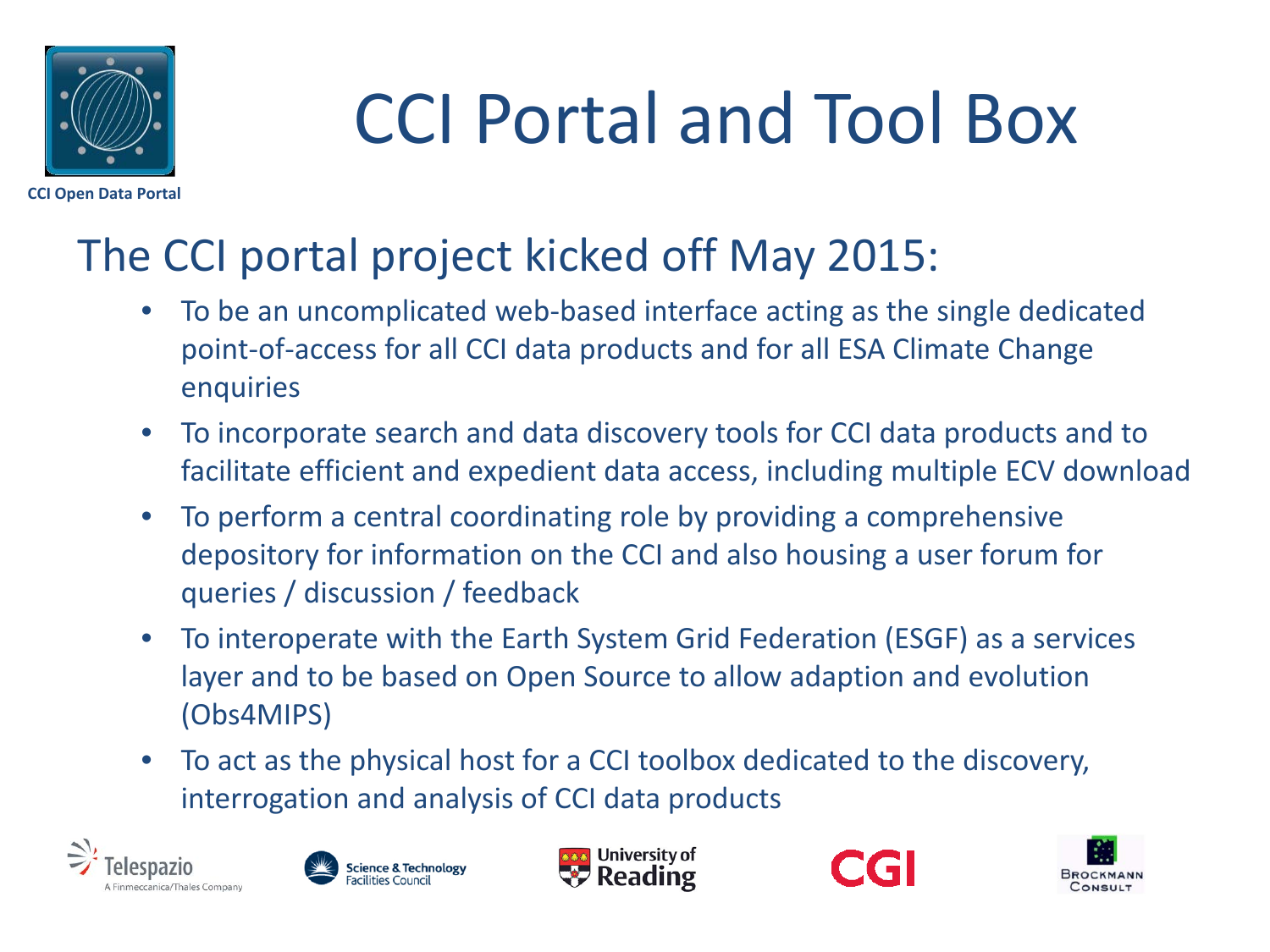

# Project Objectives

**CCI Open Data Portal**

#### **Primary objective - develop an Open Data Portal to provide a central point of harmonised access to mature CCI ECV datasets**

- This is in addition to the data access mechanisms already provided by each CCI project – intended to compliment and unify the work of the individual CCI teams
- Will act as a "shop window" for the CCI programme (explore, discover and access data, request support, share and collaborate through the online community…)
- Key requirements: user-friendly, reliable, long-term availability
- Free and open access to data, but optional registration offering additional benefits









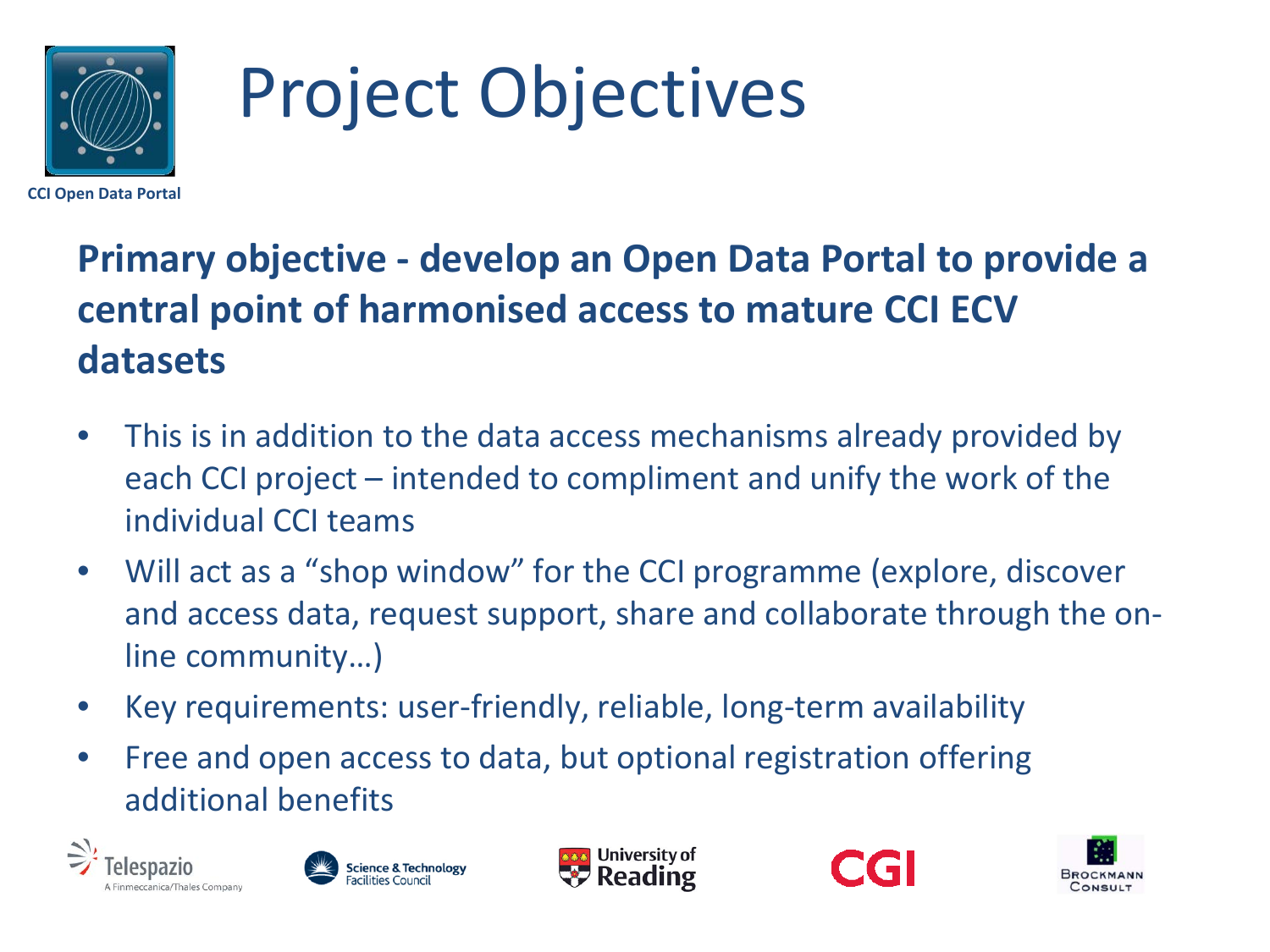

#### **DATASETS** Example early access interface

**CCI Open Data Portal**

| climate change initiative          |                                                                                                                | esa            |
|------------------------------------|----------------------------------------------------------------------------------------------------------------|----------------|
| <b>Get Data</b>                    |                                                                                                                | Login Help     |
| Not logged in<br>Username:         | Download multiple files                                                                                        | Depth: 1 v sol |
| Current directory: / neodc         |                                                                                                                |                |
| <b>P</b> dalst_Ist                 |                                                                                                                |                |
| <b>Praatsr multimission</b>        | (A)ATSR multimission archive covering ATSR-1, ATSR-2 and AATSR in ENVISAT format                               |                |
| 门班                                 | (A)ATSR Reprocessing for Climate                                                                               |                |
| P <sub>1</sub> arsf                | NERC ARSF - Airborne Research and Survey Facility                                                              |                |
| alsrubt                            | ATSR-1 and -2 Ungridded Brightness Temperature (UBT) archive                                                   |                |
| m avhrr-3                          | EPS Metop - Advanced Very High Resolution Radiometer-3 (AVHRR-3)                                               |                |
| avhr3 metop b                      |                                                                                                                |                |
| avhr fasir                         | <b>AVHRR FASIR data</b>                                                                                        |                |
| Paythr gad                         | 4km resolution AVHRR GAC Level 1B data from 1978 - 2013 from NOAA satellites 06-12, 14-19, Tiros-N, and from M |                |
| $f$ callop                         |                                                                                                                |                |
| PT CBSIX                           | CASIX - Centre for observation of Air-Sea Interactions & fluXes                                                |                |
| <b>P</b> esacci ssl                | ESA CCI SST data                                                                                               |                |
| <b>P</b> esasar                    | ESA (A)SAR dataset                                                                                             |                |
| o globalbedo modis spectral priors |                                                                                                                |                |
| $-2$ gome-2                        | EPS Metop - Global Ozone Monitoring Experiment-2 (GOME-2)                                                      |                |
| come2 metop b                      |                                                                                                                |                |
| <b>P</b> 1351                      | EPS Metop A - Infrared Atmospheric Sounding Interferometer (IASI)                                              |                |
| r last melop b                     | EPS Metop B - Infrared Atmospheric Sounding Interferometer (IASI)                                              |                |
| <b>Planet Garage</b>               | Informed Reacoutbers feminembers Automation Dadiomobile (RAD) data                                             |                |

lespazio A Finmeccanica/Thales Company

ftp, http, ..







**BROCKMANN** 

CONSULT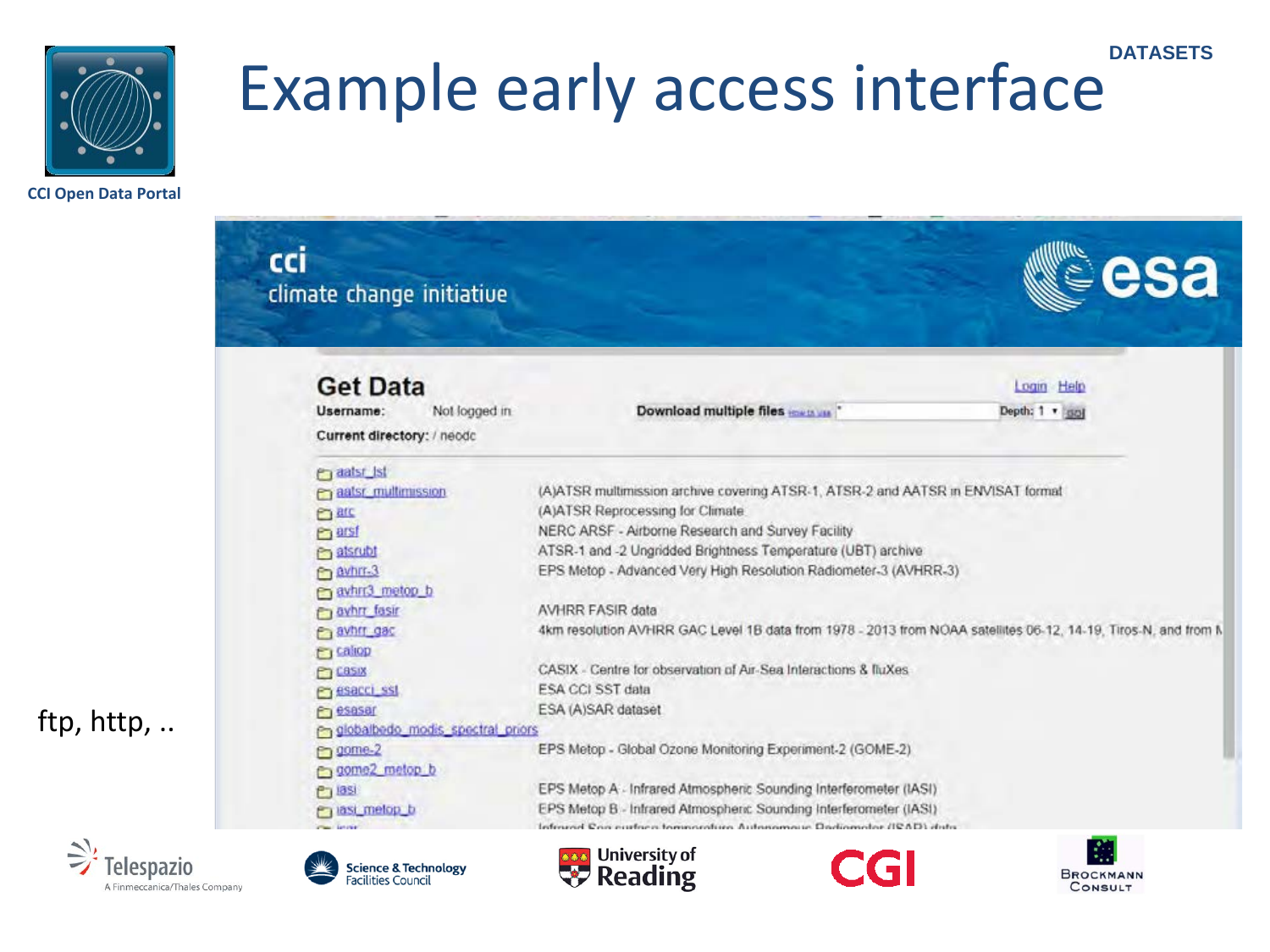

### CCI Data Catalogues

**CCI Open Data Portal**











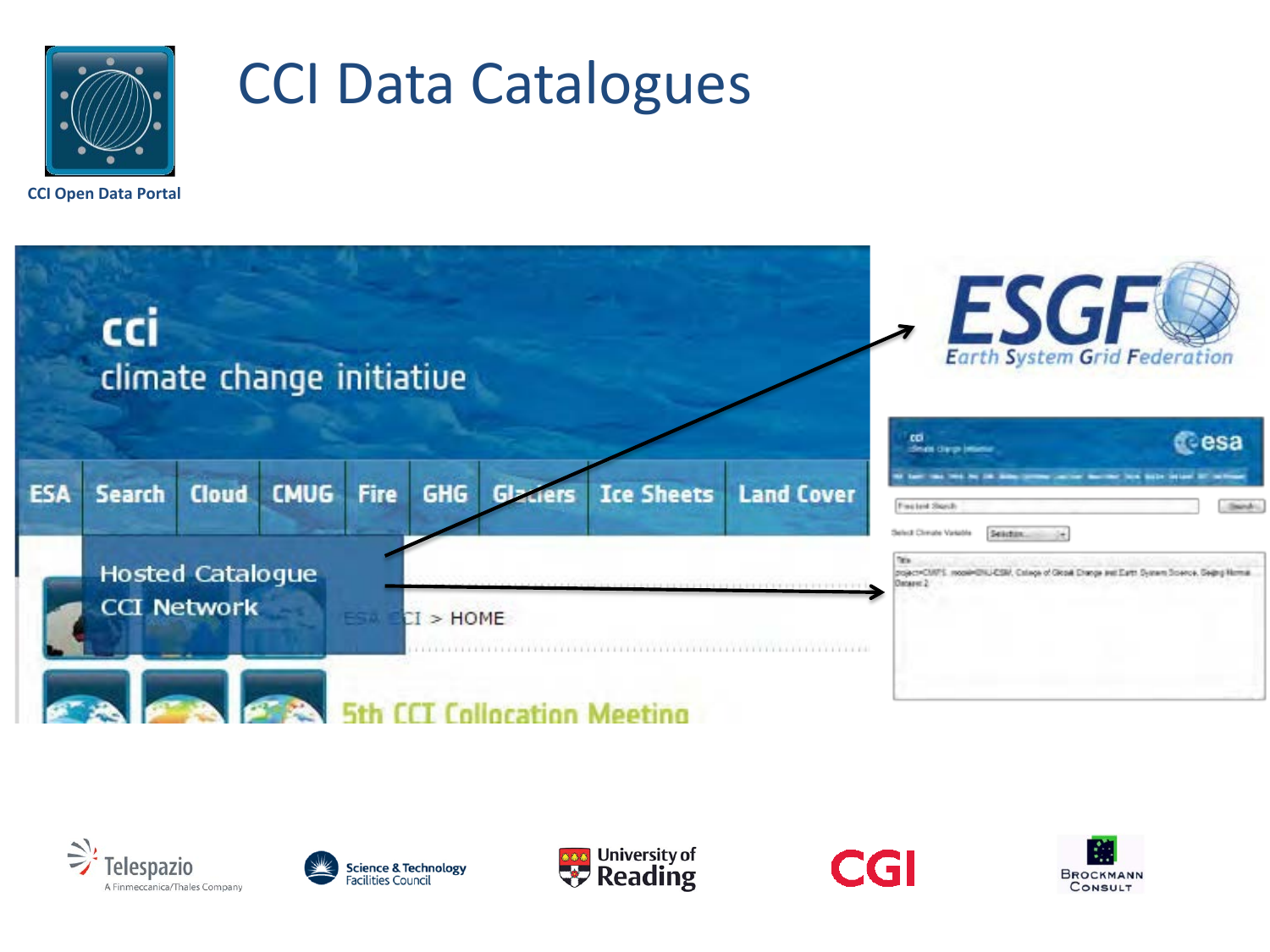

### CCI Data Catalogues

#### **Two "strands"**

- Dataset catalogue : one record per dataset, ISO19115 compliant records
	- Records can be created for any dataset, just need descriptive information and link to data location (in CCI Open Data Portal Archive, or elsewhere)
- ESGF services, faceted search etc. Relies on standards-compliant, netCDF with agreed metadata attributes for search facets